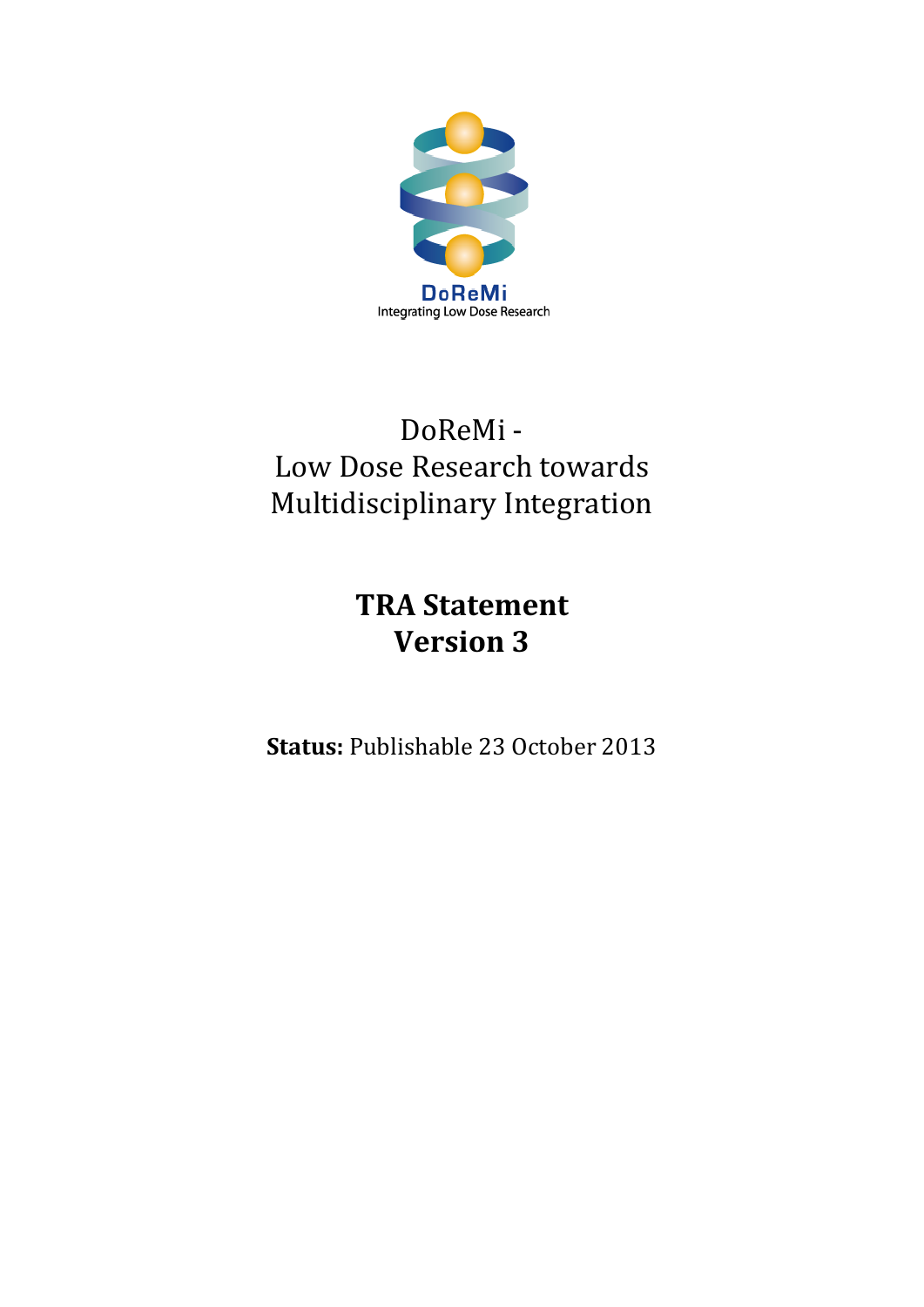# **Table of Contents**

| 2.                                                                                      |                                                                                                                   |  |  |  |  |  |
|-----------------------------------------------------------------------------------------|-------------------------------------------------------------------------------------------------------------------|--|--|--|--|--|
| 3.                                                                                      | Assessment of current outstanding research and identification of capability needs 4                               |  |  |  |  |  |
|                                                                                         | 4. Issues to be focused on in the 3 <sup>rd</sup> and 4 <sup>th</sup> DoReMi period (36-72 months) and capability |  |  |  |  |  |
| needs 10                                                                                |                                                                                                                   |  |  |  |  |  |
|                                                                                         |                                                                                                                   |  |  |  |  |  |
| Annex 1: DoReMi Roadmap to integrate research and capability needs for months 37-72 (up |                                                                                                                   |  |  |  |  |  |
|                                                                                         |                                                                                                                   |  |  |  |  |  |
| Annex 2: List of meetings and workshops that have been particularly relevant to the     |                                                                                                                   |  |  |  |  |  |
|                                                                                         |                                                                                                                   |  |  |  |  |  |
| Annex 3: Schedule for TRA updating, Joint Programme of Research (JPR) and calls 19      |                                                                                                                   |  |  |  |  |  |

## <span id="page-1-0"></span>**1. Introduction and purpose of this statement**

The DoReMi Network of Excellence (www.doremi-noe.net) was established on January 1st, 2010 based on principles set out in the High Level and Expert Group (HLEG) report [\(www.hleg.de\)](http://www.hleg.de/) as an important step in the implementation of the Multidisciplinary European Low Dose Risk Research Initiative, MELODI [\(www.melodi-online.eu\)](http://www.melodi-online.eu/).

This statement, version 3 of the DoReMi Management Board, updates the [DoReMi Transitional](http://www.doremi-noe.net/pdf/doremi_TRA/DoReMi_TRA_publishable_2010-09-20.pdf)  [Research Agenda,](http://www.doremi-noe.net/pdf/doremi_TRA/DoReMi_TRA_publishable_2010-09-20.pdf) prepared in April 2010, submitted on July 1<sup>st</sup> 2010 to the EC and published in September 2010, the TRA Statement – [Where are we now](http://www.doremi-noe.net/pdf/doremi_TRA/DoReMi_TRA_Statement_Final_2011-09-22.pdf) – published on 22 September 2011 and the TRA Statement, version 2, published on 6 March 2013. The purpose of the TRA is to guide the planning, prioritization and facilitation of DoReMi research activities. By August 2013, DoReMi has been running for 45 months, held its first periodic meeting in July 4-6, 2011 and the second on 22-24 January 2013. Consequently, this 3<sup>rd</sup> version of the original statement (version 3) provides a summary of the progress made within DoReMi and other relevant initiatives, and then uses this information to formulate the research priorities for the forthcoming 27 months. It thus serves for the DoReMi Joint Programme of Research (JPR) and also provides guidance for future internal and competitive calls proposed by DoReMi.

#### <span id="page-1-1"></span>**2. Progress to September 2013**

The scientific work of DoReMi falls into work packages (WPs) 5-7 while capacity building is facilitated in WPs 3 and 4. DoReMi ran two successful external calls since its starting date, and as a consequence 10 new partners joined on 1 July 2011 and 10 others on 1 January 2013.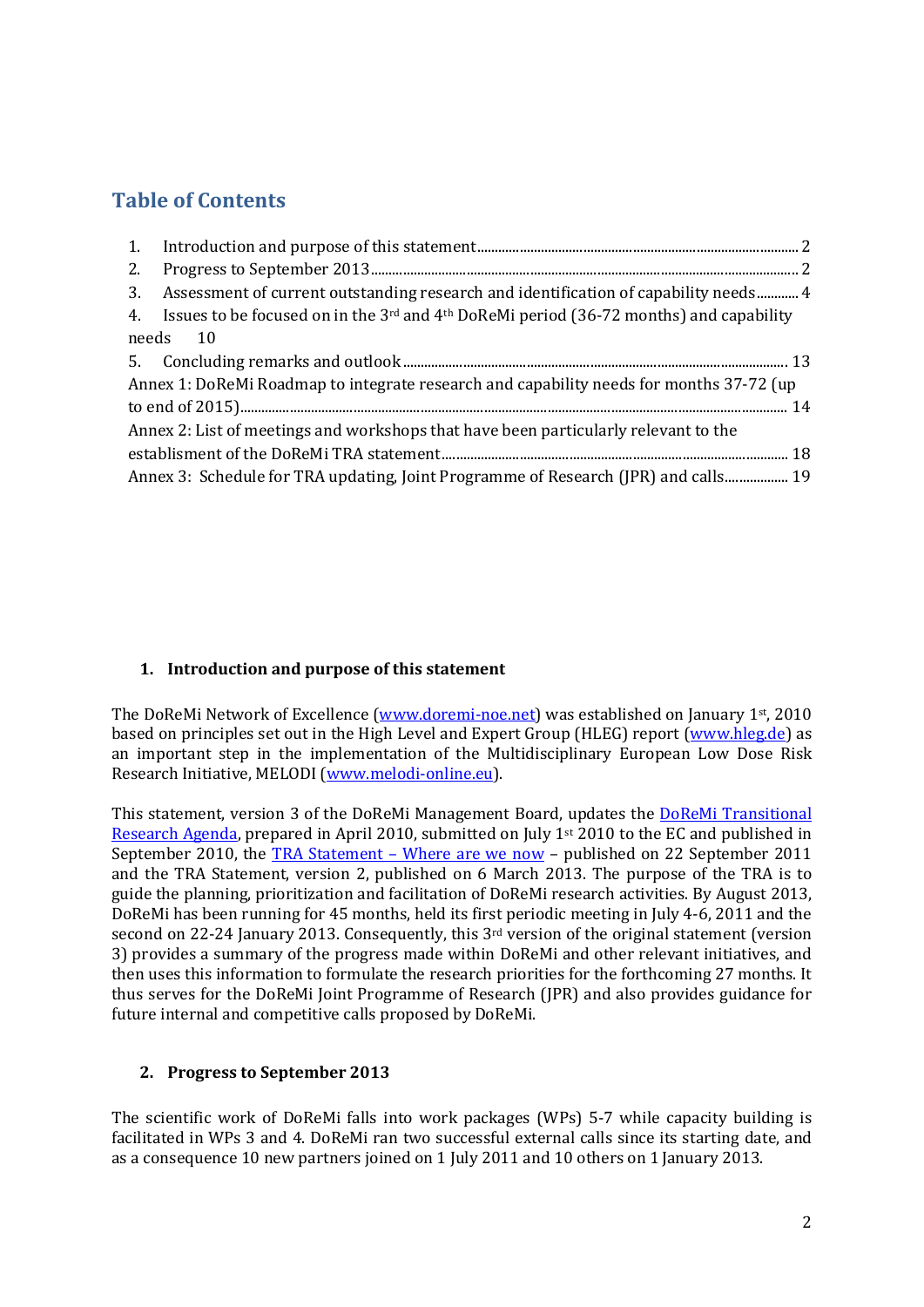In particular, the extension and completion of competences should be noted:

As a consequence of the 1st competitive call in 2010, the following topics lead to the inclusion of:

Task 1: Non-targeted and systemic effects

- Modulation of Inflammation by low and moderate dose Ionising Radiation (ModinIR) in sub-task 5.2.1 and Task 7.6
- Task 2: Facility for low dose rate exposure
	- Open Access to the UMB low dose irradiation facility (FIGARO) in Task 4.5<br>• Dose/Dose-rate Radiation Effects in Brain Cancer Risk (DDRE-BrainCance
	- Dose/Dose-rate Radiation Effects in Brain Cancer Risk (DDRE-BrainCancer) in Task 4.6
- Task 3: Vascular effects
	- No proposals selected under this topic
- Task 4: Novel approaches
	- Low-dose Gene Expression signature (LoGIC) in sub-task 5.1.1 and Task 7.7
	- Predicting individual radiation sensitivity with Raman spectroscopy (PRISM) in Task 6.8

As a consequence of the 1<sup>st</sup> internal RTD call in 2011, the following topics lead to the inclusion of:

Integration activities Task 1, Integration studies of radiation quality, with investigation of radiation induced initial events led to the inclusion of:

- Track structures and initial events: an integrated approach to assess the issue of radiation quality dependence (INITIUM) in sub-task 5.6
- Methodology implementation (ELDO) in sub-task 7.4.1;

Integration activities Task 2: Integration studies on epidemiology and low dose radiobiology:

• Integrating radiation biomarkers into epidemiology of post-Chernobyl thyroid cancer from Belarus (INT-Thyr) in Task 6.9

Infrastructures task 3: Development and utilization of Infrastructures:

• Low dose/dose rate gamma irradiation facility for in vitro biological systems (LIBIS) in task 4.7

As a consequence of the 2<sup>nd</sup> competitive call 2012, the following topics lead to the inclusion of:

Task 1: Studies which will lead to better understanding of the underlying mechanisms of radiation-induced optical changes, e.g. lens opacities at low doses, both in animals and humans:

• Study on contribution of low dose X-irradiation in induction of cataractogenesis and influencing genetic and cell communication factors (LDR-OPTI-GEN) in Task 7.8

Task 2: Mechanistic insights into epigenetic and genetic regulatory processes and their role in cancer and non-cancer effects:

Low and moderate dose radiation effects on brain microvascular pericytes: epigenetic mechanisms and functional consequences (PERIRAD)

Task 3: Integrated studies of cancer risk following exposure to internal emitters:

- Internal Emitters in Uranium miners (INTEMITUM) in sub-task 5.5.1
- Assembly of internal radiation dose for UKAEA and AWE epidemiological cohorts (AirDoseUK) in sub-task 5.5.2

Task 4: Novel approaches: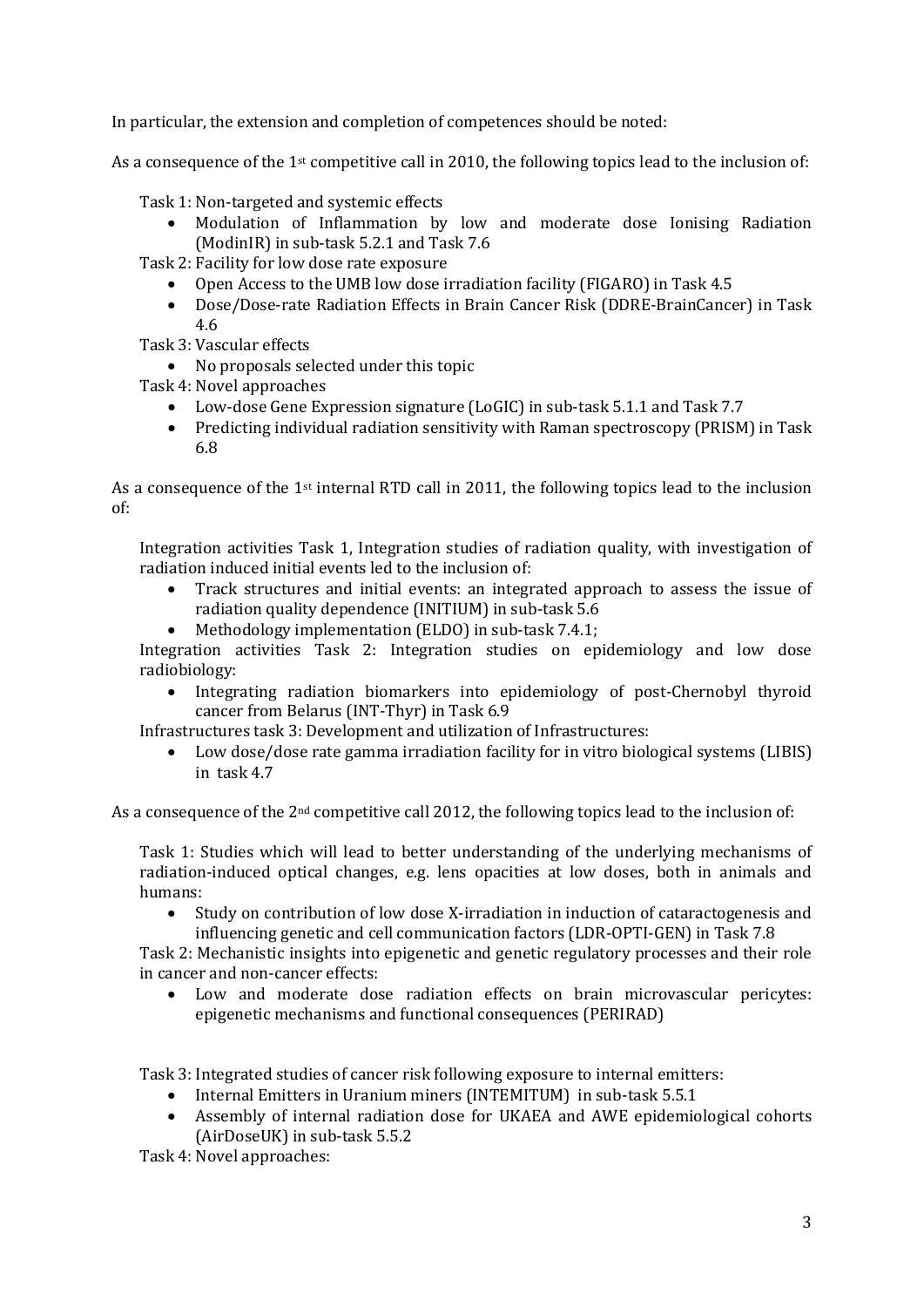- Induction and facilitation of chromothripsis by low dose ionizing radiation (In-FaCT-IR) in Task 5.7
- Characterization of DNA lesions in the nuclear ultrastructure of differentiated and tissue-specific stem cells after protracted low-dose radiation (Zif-TEM) in Task 6.10

Task 5: Provisions of infrastructures:

• Provision of ion microbeam irradiation facility SNAKE (MicroRAD) in task 4.9

As a consequence of the 2nd internal RTD call in 2012, the following topics lead to the inclusion of:

Integration activities:<br>• Concerted

- Concerted action for an Integrated (biology-dosimetry-epidemiology) Research project on Occupational Uranium Exposure (CURE) in task 5.8
- Mechanisms of low dose response to ionizing radiation and its significance in radiation protection and evaluation of individual radiosensitivity (RADSENS) in task 6.11
- Acceleration of Parkinson pathogenesis by chronic low-dose rate gamma exposure (OSTINATO) in task 7.10.

Altogether, research priorities and scientific approaches have been discussed in 16 scientific meetings and workshops by September 2013 (see list in Annex 2)

### **Plans towards the end of the project**

The third and last DoReMi competitive call is opened in October 2013. This call is directed to organisations from EU member states that have joined the community from year 2004 onwards: the Czech Republic, Estonia, Hungary, Latvia, Lithuania, Poland, Slovakia, Slovenia, Malta, Cyprus, Bulgaria, Romania and Croatia. The main goal of the third DoReMi competitive call is to integrate the successful organisations from the above-mentioned member states to DoReMi's existing work packages, to strengthen the ongoing lines of research.

The third and last DoReMi internal call is also opened in October 2013. This call is directed only to the DoReMi partner organisations. The main goal is to strengthen the integration within the consortium by enhancing multidisciplinary collaborations across work packages and consolidating the scientific outcome of DoReMi.

## <span id="page-3-0"></span>**3. Assessment of current outstanding research and identification of capability needs**

*In WP5 – Shape of the dose response and tissue sensitivities for cancer -* work continues to be focused on low dose/dose-rate radiation cancer risk in humans and on low dose/dose-rate risk projection models based on knowledge of the processes driving carcinogenesis. Dedicated workshops identified priorities for research on systems biology (October 2011, September 2012) and stem cell biology (December 2011). The work programme now also includes track structures and initial events (an integrated approach to assess the issue of radiation quality dependence), internal emitters in uranium miners (INTEMITUM), modulation of inflammation by ionizing radiation (ModInIR), assembly of internal radiation dose data for UKAEA and AWE epidemiological cohorts (AIRDoseUK) and the induction and facilitation of chromothripsis by low dose ionizing radiation (In-FaCT-IR).

Links to other EC initiatives such as EpiRadBio, EPI-CT, SOLO, and ANDANTE have been established as well to avoid overlapping efforts and promote collaborations.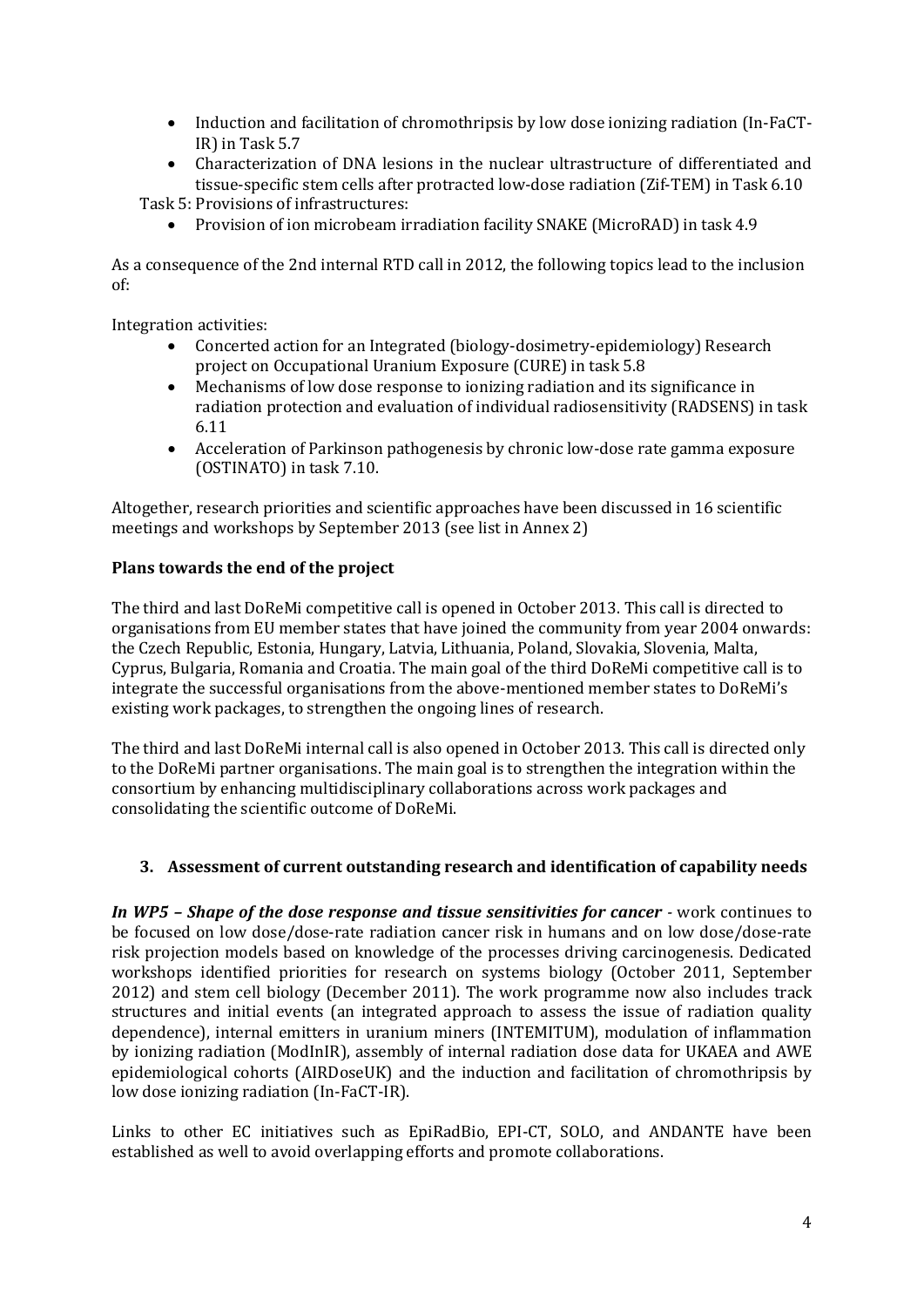New work on inflammatory reactions, immune modulation and biophysical modelling of radiation track structures has been added following internal and external calls. Interesting dose-rate effects have been observed concerning cellular senescence, cellular stress responses and changes in protein regulation that allow mechanistic modelling. Low dose gene expression changes are to be followed in vitro and in vivo (see WP5 task 5.1). The involvement of targeted, non-targeted and systemic processes in radiation carcinogenesis are analyzed taking into account 2D- and 3D tissue models as well as inflammatory and immunological responses (see WP5 task 5.2). Modulation of inflammation by low and intermediate doses shows a discontinuous dose relationship, although effects on signalling molecules and functional aspects may not always be consistent. Studies on the dynamics of pre-neoplastic change and clonal developments have started to be analyzed by a joint systems analysis approach for radiation-<br>induced myeloid leukaemia (see WP5 task 5.3). Mechanistic modelling revealed that induced myeloid leukaemia (see WP5 task 5.3). intercellular signalling of apoptosis can counterbalance proliferation of pre-cancerous cells and this effect can be increased by low dose radiation. On the other hand, modelling of radiation effects in Eldorado Miners showed that radiation has a strong promotional effect for lung cancers, and bystander effects may be involved (see WP5 task 5.4). The assessment of the risk from internal exposures in WP task 5.5 has been supported by dedicated workshops and followup discussion on on-going research projects on uranium miners and workers in Europe and the integration of two sub-tasks through the second external call focusing on cancer risk (leukaemia and non-melanoma skin cancers) in Czech uranium miner cohorts and on dosimetric evaluation of UK (AWE and UKAEA) workers. Work on scoping a study of risks associated with uranium exposure is now included following the second internal call. Early-post irradiation events in relation to radiation quality are the focus of WP5 task 5.6. Effects on DNA, mitochondria, proteins and lipids are taken into account. The recently identified process, chromothripsis, is studied in task 5.7; the particular focus of this task is to determine whether the process can be induced following exposure to low doses of ionising radiation.

*In WP6 – Individual variability in cancer risk -* work has been concentrating on the importance of individual radiation sensitivity for acute or chronic exposures with regard to carcinogenic effects. This has led to the publication of a comprehensive status report on the possibility of using molecular biomarkers in epidemiology and to the completion of the survey of epidemiological cohorts suitable for molecular epidemiology (Task 6.1). Experimentally, we have shown that inbred mouse strains show different susceptibilities to radiation induced thyroid cancer, and have identified a role of the nucleotide excision repair pathway in contributing to individual sensitivity (Task 6.2).

The future plans of the WP include the design of a pilot study to determine the feasibility of molecular epidemiological studies, identification of genetic modifiers, the inclusion of genetic variability in risk prediction models, and the effects of genetic modifiers on carcinogenesis at low dose rate exposures (see WP6 tasks 6.1-6.6). In the second 18-month period, workshops on Epigenetics (June 2011) and Modelling and systems biology (October 2011) were held in Stockholm as well as two MELODI workshops (Rome 2011, Helsinki 2012). The results from the second external call lead to amendments that incorporated task 6.8 (Prediction of individual radiation sensitivity with Raman spectroscopy (PRISM), task 6.9 integration of radiation biomarkers into epidemiological studies of post-Chernobyl thyroid cancer from Belarus (see also INT-Thyr kick-off meeting in Barcelona May 2012), and task 6.10 the characterization of DNA lesions in the nuclear ultrastructure of differentiated and tissue-specific stem cells after protracted low-dose radiation (Zif-TEM).

Links to other European projects PROCARDIO and CEREBRAD were established.

*In WP7 – Non-cancer effect***s** - significant progress has been made through an epidemiological pilot study showing lens opacities among interventional radiologists and cardiologists. Dedicated and exploratory workshops (WP7 task 7.3, Warsaw 2 September 2011, WP7 task 7.1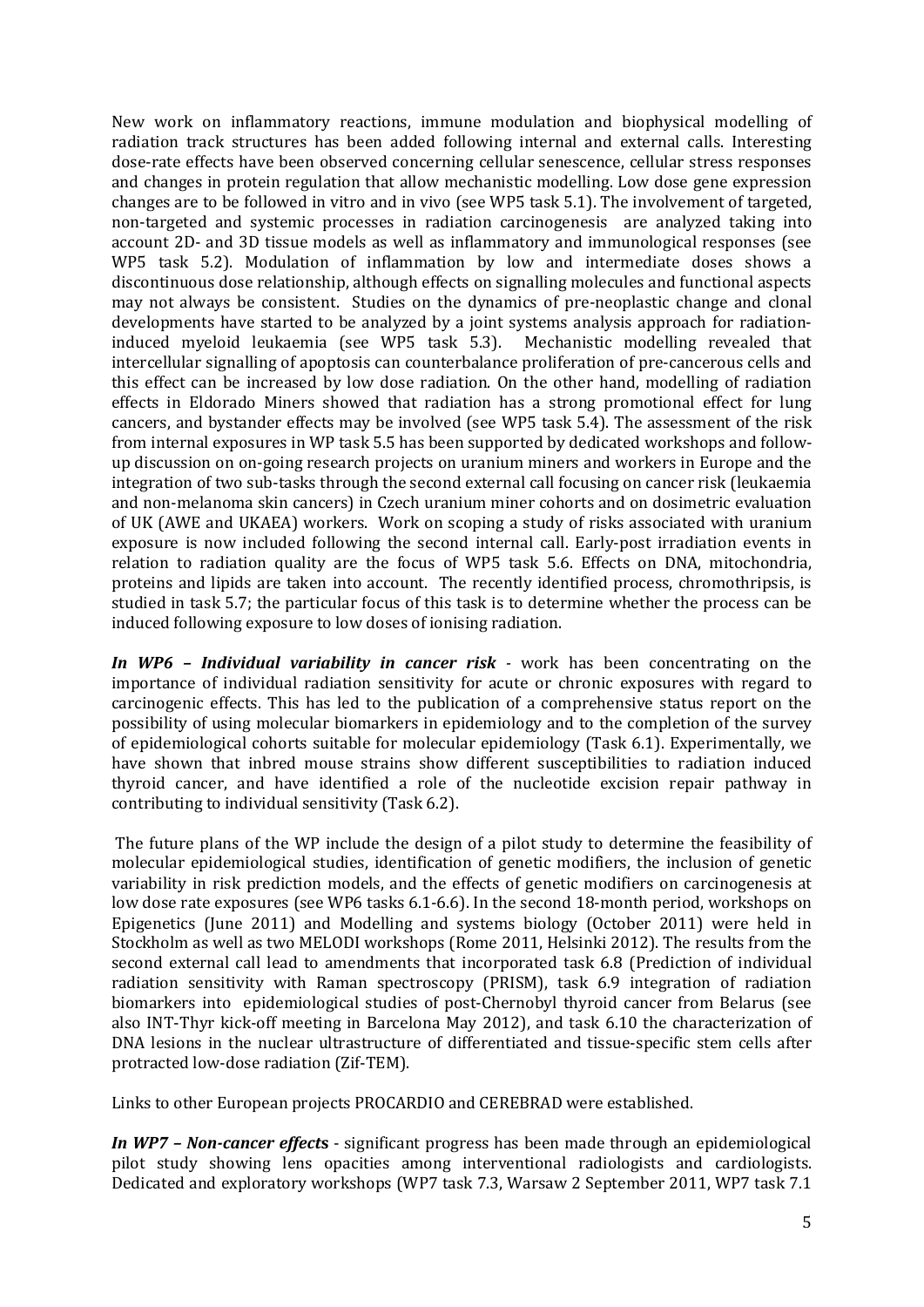Bombon 19-23 September 2011, WP7 task 7.2 Munich 19-20 October 2011) identified research approaches and priorities. In fact, the research efforts on non-cancer effects have been wellstructured. Clear evidence has been obtained for the induction of lens opacities, cardiovascular and neurological effects. Now emphasis is put on a well-defined epidemiological study including suitable biomarkers and in particular, on mechanistic studies on transcriptional and proteomic responses of vascular endothelial cells to low-dose exposures as well as on neurological effects in rodents. Following the external call in the last 18-month period, studies on low dose Gene<br>Expression signature and its impact on cardiovascular disease (LoGiC). lens Expression signature and its impact on cardiovascular opacities/methodology implementation (ELDO) and on the contribution of low dose Xirradiation on the induction of cataractogenesis and the influence of genetic and cell communication factors (DR-OPI-GEN), as well as low and moderate dose effects on brain microvascular pericytes: epigenetic mechanisms and functional consequences (PERIRAD) were also included.

WP7 now focuses on the design of molecular epidemiological studies (with markers for low dose-non-cancer health effects and for confounding risk factors (blood markers)) and pertinent mechanistic studies on the implication of oxidative damage, signalling, and metabolic dysfunctions, and the influence of the immune system.

Links to other complementary EC projects (SOLO, PROCARDIO, CEREBRAD…) will be strengthened.

*In WP3 – Education and trainin***g** – this has been recognized as an essential part of all European projects and initiatives in radiation protection. In radiation research and radiation protection significant expertise and competences must be developed and sustained to ensure that the research capacity is prepared to face the future challenges in this domain. Since the resources in E&T are concentrated in Europe in a few centres of excellence, we need to facilitate collaboration between the centres and remove barriers due to the different demands of national education systems. The provision of sustainable long-term support is essential and must be an integral part of all radiation protection research funding at the national and international levels (WP3 tasks 3.3 and 3.4 together with WP2).

The different WP3 tasks are involved in the assessment of available resources and requirements, the setting up of training courses investigating the potential for multiinstitutional multi-national degree courses and with creating a continuing entity able to maintain E&T support not only in the short term (within DoReMi) but also in the medium and long terms (in MELODI within HORIZON 2020). The courses are particularly concerned with maintaining scientific expertise and knowledge in radiation research, radiation health risk evaluation and radiation protection issues. WP3 has been particularly effective in both consensus building and in setting up joint European training courses (2 November 2011 Rome, and 11 September 2012 Helsinki). Six local courses were run last year. Nine additional courses have been set up for the forthcoming year (details [http://doremi-noe/training and](http://doremi-noe/training%20and%20education.html) education.html) hosted by and involving main partner institutions of DoReMi. The [education.html\)](http://doremi-noe/training%20and%20education.html) hosted by and involving main partner institutions of DoReMi. establishment of these courses has largely benefited from the 2nd Training call and the 3rd and 4th Course invitation round for new courses.

Main future objectives are: to continue Europe wide investigations to create an Integrative Education and Training Network (ITEN), to seek support and organise E&T initiatives, work in collaboration with MELODI to ensure support for future initiatives in the field of radiation research and radioprotection, and develop a strategic plan to meet future training and education needs. The courses are complementary to courses in Europe dealing with the organisational and technical aspects of radiation protection. The Education & Training Forum is now regularly organised within the MELODI Workshops.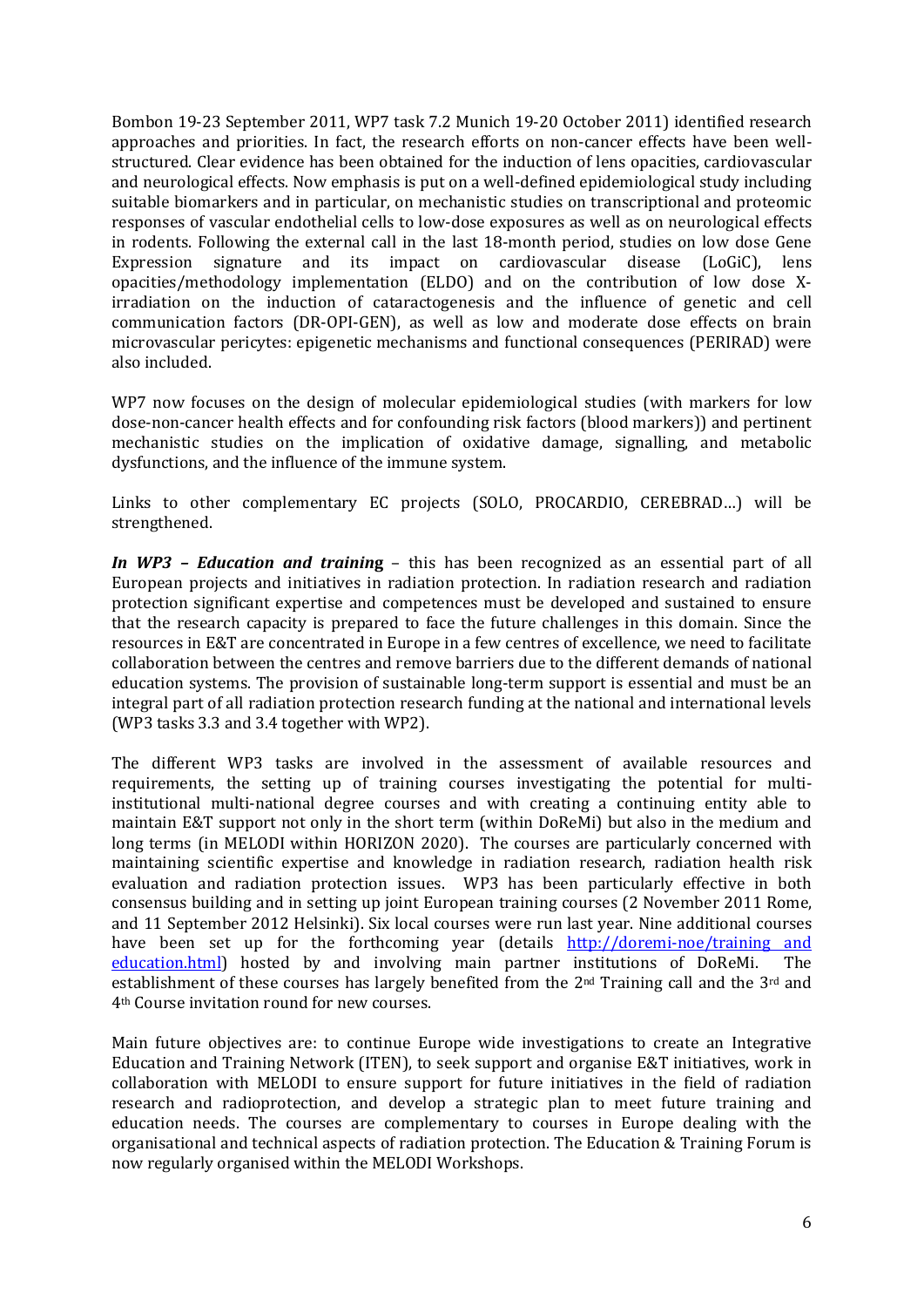**In** *WP4 – Infrastructures –* Suitable infrastructures, such as irradiation facilities, databases-and biobanks, cohorts and analysis platforms, are essential to meet DoReMi objectives. WP4 has assessed available facilities, needs for new facilities and for suitable funding (DoReMi WP2), and access to infrastructures (including to the UMB facility). It has also been involved in the launching of calls for infrastructure access. As a consequence of the previous competitive calls, the infrastructure programme now includes open access to the UMB low dose irradiation facility (FIGARO) and the IES facility in Japan, a low dose/dose rate gamma irradiation facility for *in vitro* biological systems under development (LIBIS), the integration of STORE into DoReMi (a solid and viable database and/or pointer to biobanks and ascertained sustainability) and the provision of the ion microbeam irradiation facility SNAKE (MicroRAD).

The 4th MELODI workshop in Helsinki 2012 has revealed a marked interest in gaining access to both microbeam as well as heavy ion beam facilities. The importance of access to data and tissue banks has been underlined by the DoReMi-STORE meeting in Rome January 2012 that formed the basis for two publications (Nature 82:5, Nature 485:126, 2012). The discussion of the preparation and integration of the STORE database into DoReMi in connection with MELODI resulted in full integration of STORE into DoReMi (WP4) after October 2012. The databank provides very useful links to other databases and archived biomaterials (see also European Radiobiology Archives ERA). Links to the forthcoming Biobanking and Biomolecular Resources and Research Infrastructure (BBMRI) to be accredited by the European Research Consortium (ERIC) are foreseen (see 4th MELODI workshop in Helsinki 2012).

WP4 has been involved in the San Feliu de Giuxols meeting in 2010 and in Barcelona 2012 where cohorts and molecular biomarkers suitable for molecular epidemiological studies were discussed. A publication in Mutation Res./Reviews June 4, 2012 has been released on biomarkers. Several workshops discussed the identification and set up of suitable cohorts with WP5, WP6 and WP7. This consultation has led to recommendations of cohorts with and without access to biological samples. A number of cohorts have been thus identified, also in collaboration with the EpiRadBio project. Also, possible cohorts for lifespan studies have been evaluated that do not need to start assembling necessarily new radiobiological cohorts.

Concerning the development and use of platforms for analysis some possible institutionally available platforms have been discussed ("omics", imaging and sequencing platforms). More recently, the Mapping of the European Infrastructure Landscape (MERIL) will be available as a database of European Research Infrastructures. Formally, the MERIL project ended on September 30, 2012. However, a version of the database (managed by the European Science Foundation) is currently available, and should prove to be a powerful tool for researchers engaged in radiation research and radioprotection. In the mid-long term future the development of pan-European research platforms under the ESFRI program (Euro-Bioimaging, Infrafrontier, ISBE) and ELIXIR programs merits close attention.

A direct outcome of these WP4 activities was a workshop in Munich in April 2013 to familiarize researchers with the microbeam irradiation SNAKE facility; the establishment of a portal at CREAL as proposed by the Cross Sectional Epidemiological Task Group (see Minutes, Paris, 23 January 2013) providing information and a database (with the help of STORE) on key cohorts, dosimetry, biological samples and addresses for potential collaboration; open access to the UMB low dose irradiation facility; opening access to low dose, low-dose rate facilities in Chalk river (Canada) and IES (Japan) (see ENEA, induced brain cancer risk); and establishment of a low dose-rate facility by ISS in Rome (LIBIS).

Very importantly, all information on infrastructures is made available on the DoReMi external website with detailed information on the internal website (collaboration with WP2 task 2.3). Moreover, the integration of STORE into DoReMi may be regarded as a first step to develop long-term strategies for sustainability of these important databank resources.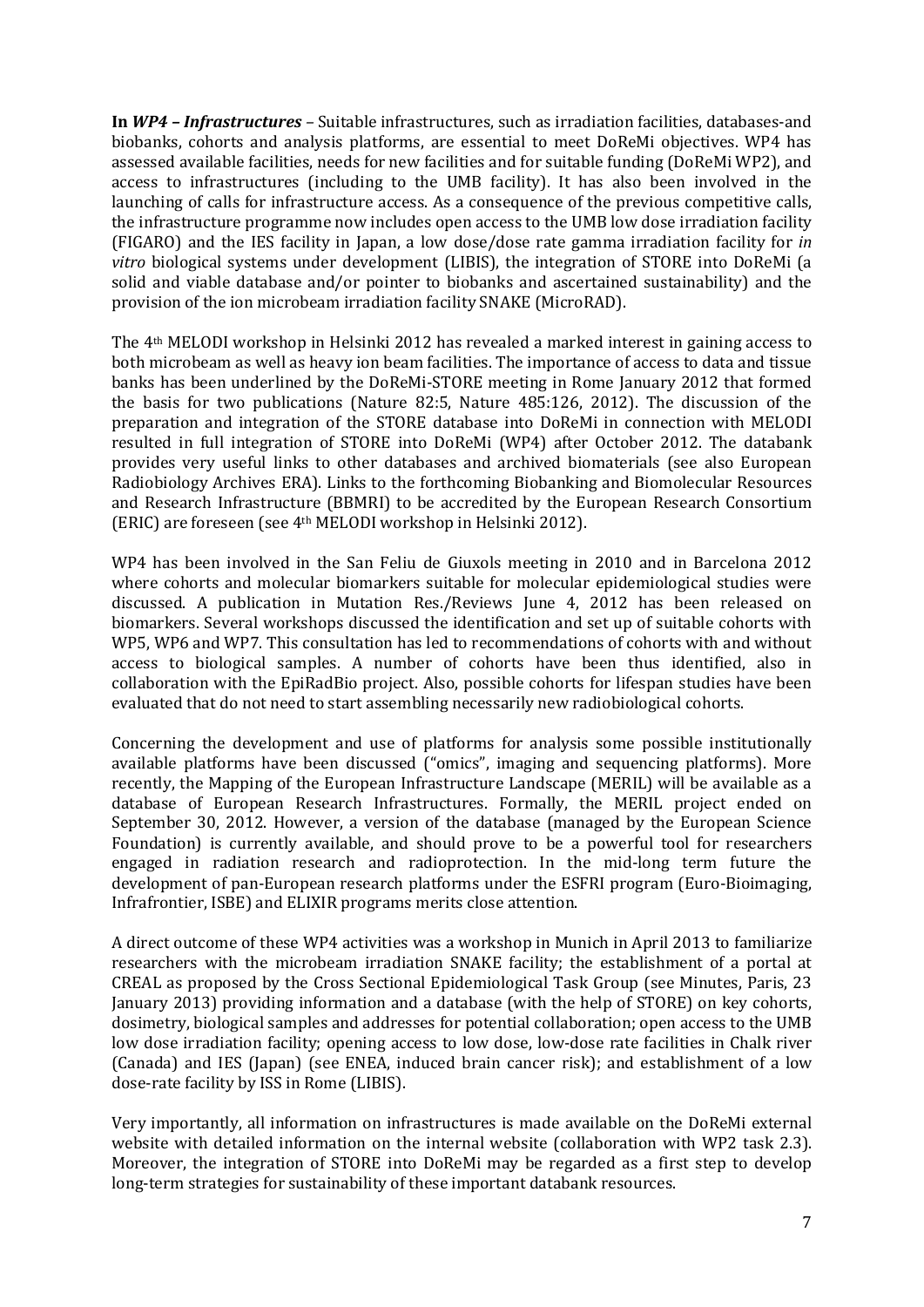Links have been established with other EC projects, such as RENEB (Platform for Image Analysis) and EpiRadBio (Cohorts and Biobanks).

#### *Cross cutting issues*

The three cross cutting issues of DoReMi are: radiation quality, tissue sensitivity and internal emitters. All of them have been and are considered in the different WPs. Microbeams and low dose and low dose rate facilities are available to facilitate experimental approaches to monitor single cell as well as tissue and whole animal effects. Systems biology approaches and modelling of health risks should also take into account radiation quality effects.

Each of these issues receives attention in the current studies of DoReMi. The sensitivity of different tissues is addressed through the range of cancer and non-cancer diseases being considered. Internal emitter studies are identified as a task in WP5, and also as a feature in the work of WP7 and in proposed pilot studies in WP6. Radiation quality is addressed in WP5 studies of neutron-induced AML, in risk modelling work (WP5, WP6) and in the context of work on neurological effects of internal and external irradiation in WP7. These areas could be subject for integrating activities. In the research on internal emitters the effects of radiation quality are of particular importance.

Tissue specific low dose radiation effects need to be further explored (epidemiological and mechanistic studies) taking into account the recent possibilities of tissue phenotyping (stem cells, progenitor cells, heterotypic 3D cell culture models), genetic and epigenetic profiling. This may lead to a better understanding of short and long term tissue responses and biological efficiencies of different types of radiations.

Studies on internal emitters (radionuclides) need better defined dosimetric approaches, clear distinction between chemical toxicity and radiotoxicity (including the effects of particle size and nanoparticle effects), uptake and distribution analyses backed up by solid transcriptomic, proteomic and metabolomic studies. Low-dose rate effects of chronic or fractionated exposures should be considered as well as mixed exposures (different types of radiation, and/or chemicals). Such studies should give rise to a better understanding of health risks induced by internal emitters alone or in conjunction with other genotoxic agents. For this, links and possible interactions with ongoing European research projects outside of DoReMi should be taken into consideration.

#### *Summary of key questions and sub-questions*

Table 1 provides a summary of key questions and sub-questions that were already addressed in the first and second period of DoReMi (0-36 months). It also provides reference to the Tasks addressing the sub-questions related to cancer or non-cancer effects by epidemiological or mechanistic studies (Extract from Transitional Research Agenda). This review of DoReMi work programme addressing the research area was carried out in January 2013.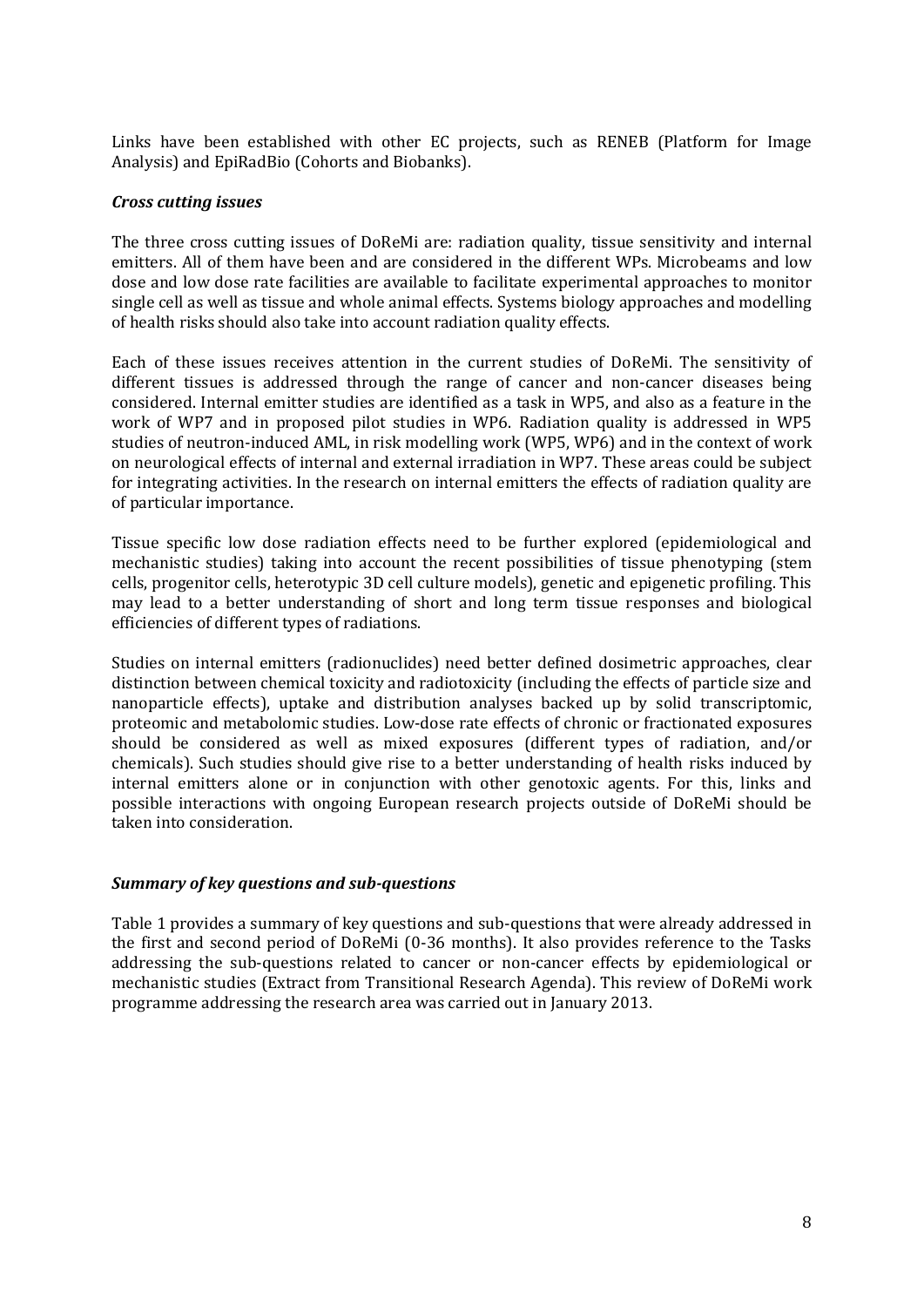**Table 1.** Key questions and sub-questions addressing low dose risk in the DoReMi context. The numbers refer to the Tasks of the DoReMi work program addressing the sub-questions.

| Cancer (1)                                                                                             |                                                     |                                            | Non-cancer (2)      |                        |  |
|--------------------------------------------------------------------------------------------------------|-----------------------------------------------------|--------------------------------------------|---------------------|------------------------|--|
| <b>Key question</b>                                                                                    | <b>Subquestions</b><br><b>DoReMi Tasks</b>          |                                            | <b>Subquestions</b> |                        |  |
|                                                                                                        |                                                     |                                            | <b>DoReMi Tasks</b> |                        |  |
|                                                                                                        | Epidemiology                                        | Mechanisms                                 | Epidemiology        | Mechanisms             |  |
| 1. What is the dependence<br>on energy deposition?                                                     | 5.1, 5.7                                            | 5.1.1                                      |                     | 7.9                    |  |
| 2. What is the dependence<br>on dose rate?                                                             | 4.8, 6.4                                            | 4.5, 4.6, 4.7, 4.8,<br>5.1, 6.10           | 4.8                 | 4.5, 4.7, 4.8,<br>7.10 |  |
| 3. What are the tissue<br>sensitivities?                                                               | 5.5, 5.5.1,<br>5.4,<br>5.5.2, 6.9, 6.2, 6.3,<br>5.8 | 6.9, 5.8                                   | 7.4, 7.4.1          | 7.3, 7.5, 7.8          |  |
| 4.<br>What<br>is<br>the<br>modification of risk by<br>genetic and<br>epigenetic<br>factors and gender? | 6.1, 6.6, 6.9, 6.5                                  | 5.5.1, 6.2, 6.3,<br>6.4, 6.5, 6.9,<br>6.11 | 6.1                 | 7.7, 7.8, 7.9          |  |
| 5. What is the effect of age<br>on risk?                                                               |                                                     |                                            |                     | 7.10                   |  |
| 6. What is the effect of<br>and/or<br>other<br>lifestyle<br>exposures on risk?                         |                                                     |                                            |                     |                        |  |
| 7. What is the effect of<br>physiological state?                                                       |                                                     | 5.2.1, 6.8                                 |                     | 7.6                    |  |
| 8. Is there a hereditary<br>component in risk?                                                         |                                                     |                                            |                     |                        |  |
| 9. What is the role of non-<br>targeted effects in health<br>risk?                                     |                                                     | 4.9, 5.2, 5.2.1                            |                     | 4.9                    |  |

The above list clearly indicates that the dependence of risk on age, lifestyle, mixed and other exposures and on hereditary factors have not been addressed in the DoReMi project so far. At present, however, consolidation and better integration of research lines thus far initiated are the main priorities of DoReMi, as well as focusing further on the development and validation of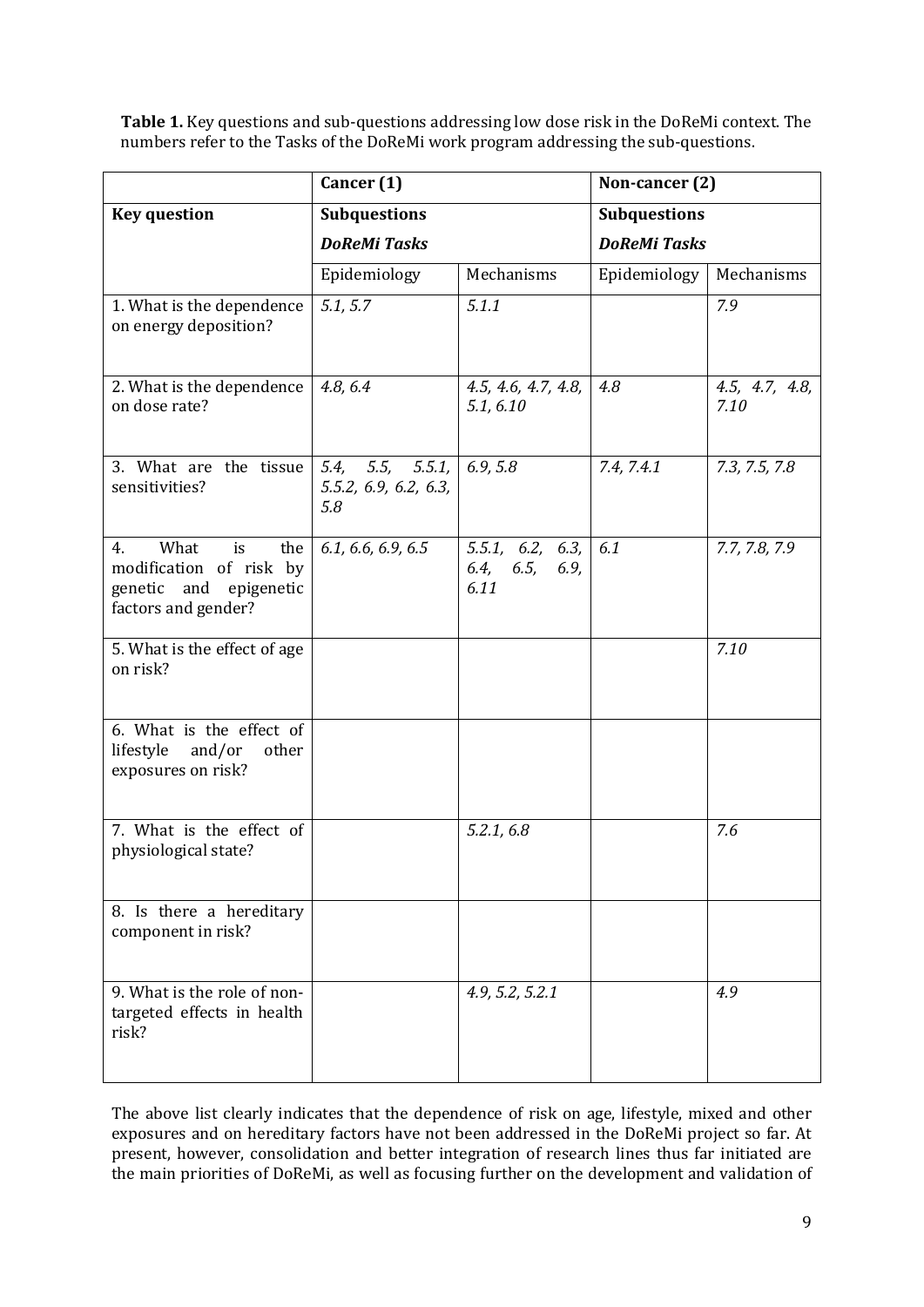biomarkers for epidemiological studies. For the final scientific outcome of DoReMi, proof of concept for molecular epidemiological studies or systems biological approaches are among the top priorities during the second half of the project.

#### <span id="page-9-0"></span>**4. Issues to be focused on in the 3rd and 4th DoReMi period (36-72 months) and capability needs**

Here below we summarize major issues identified in DoReMi periodic meetings, workshops and exploratory meetings that require special attention in the next period of DoReMi in line with future developments of MELODI within HORIZON2020. The proposed research lines are expected to decrease existing uncertainties in radiation protection, in particular at low doses and low dose rates: radiation quality, dose and dose-rate reduction effectiveness, tissue weighting, influences of genetic and epigenetic control, individual sensitivity responses, importance of sex, age and lifestyle, metabolic status, chronic internal and external exposures and the influence of non-targeted effects.

#### *WP5 – Shape of dose response and tissue specificity for cancer*

*This research is expected to develop tools for molecular and biomarker epidemiological investigations for low dose cancer risk evaluations.*

*The focus should be on:*

- $5a$ Identification of biomarkers including metabolic markers and gene expression markers for radiation exposuredamage and cancers *(particularly seeking consistency in signatures between labs for specific doses, dose-rates and radiation qualitiesFor the development of biomarkers this work is to be actively pursued in Task 5.3.) New sequencing techniques should be explored as well.*
- 5b Follow up of inflammatory and immune response studies, epigenetic responses and NTE in *in vivo* or 3D tissue models focusing on investigation of links of NTE to disease and understanding of dose dependence relationships. Analysis of radiation quality effects on 3D tissue models may improve judgements on  $W_R$  and  $W_T$  values.

Examination of different radionuclides allow to assess radiation quality effects as well  $(U, Cs, Sr, H<sub>3</sub>)$ 

- $\frac{5c}{5d}$  Mechanisms of pre-neoplastic changes and cancer induction in solid cancers 5d Approaches to the integrated analysis of results from genomics analyses, pa
- 5d Approaches to the integrated analysis of results from genomics analyses, particularly to exploit datasets generated within DoReMi, taking account of radiation quality effects where feasible.
- 5e Understanding how radiation quality can influence the shape of radiation dose-response relationships for cancer taking into account energy deposition, track structure, damage to DNA, proteins, lipids and mitochondria and metabolic consequences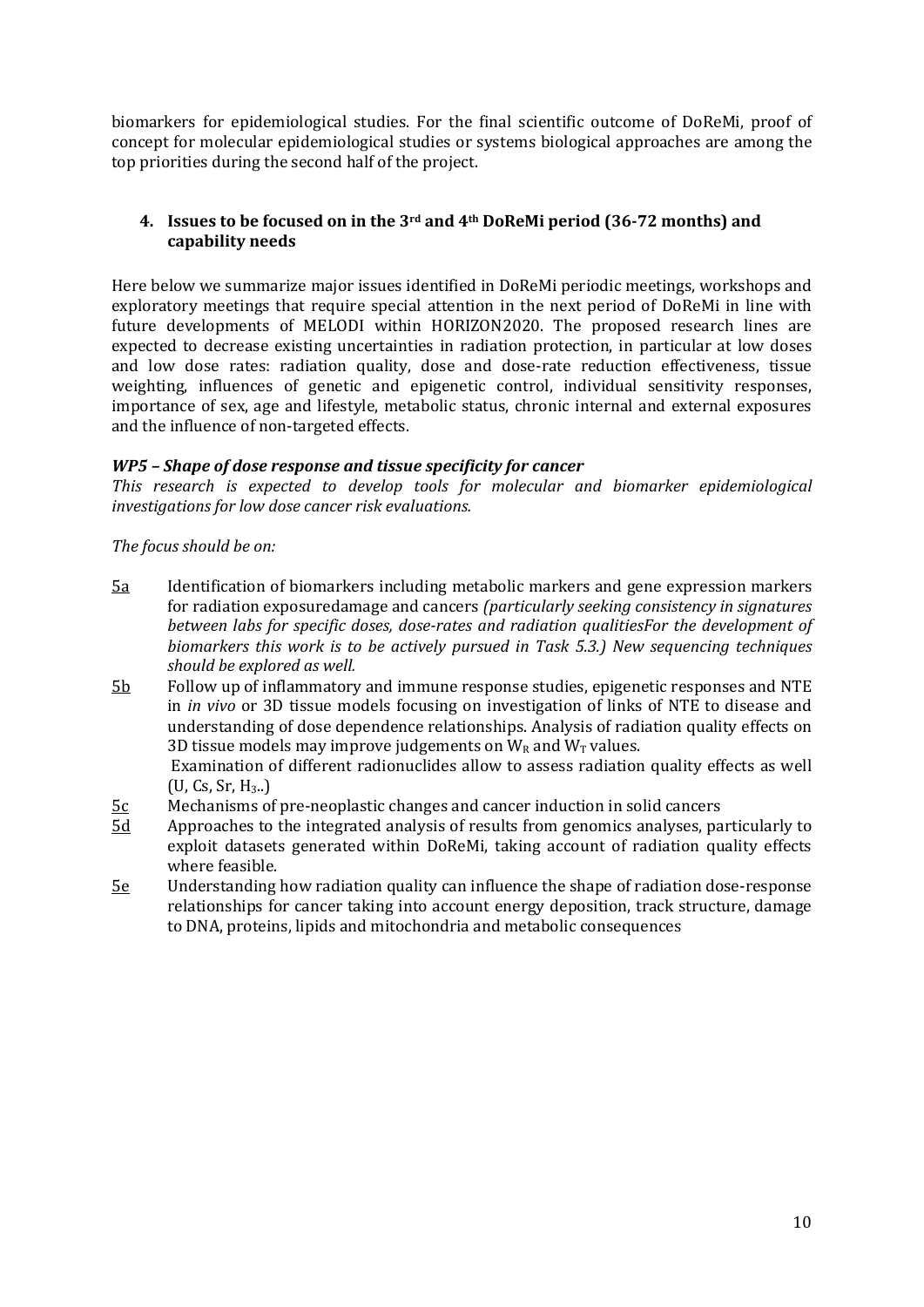#### *WP6 – Individual variability in cancer risk*

*This research is expected to establish new ways to identify radiosensitive individuals among human populations.*

#### *The focus should be on:*

- 6a Molecular epidemiological studies (ex: uranium miners and nuclear workers, CT scan patients), Chernobyl workers…) should give some more information on individual sensitivities if biological samples and suitable biomarkers) can be made available (from transcriptomics, proteomics, metabolomics). Concerted actions should be set up to prepare well-focused long term studies. Genetic cohorts on ATM heterozygotes and/or BRCA1/2 carriers, paediatric CT patients should be of interest as well. Individual sensitivities may include sensitivity to cancer as well as non-cancer effects.
- 6b Analysis of low dose and low dose rate effects together with molecular, genetic and epigenetic profiling feeding into a systems biology approach and mathematical modelling should allow better low dose health risk evaluations.
- $6c$  Identification of genetic and epigenetic modifiers affecting individual sensitivity and low dose and low dose rate induced health risks in human populations. This should allow identification of sub-populations sensitive for cancer as well as non cancer effects. RQ effects may be considered as well.
- 6d Involvement of immunological capacities in individual radiation responses.

#### *WP7 – Non cancer effects*

*This research is expected to provide clear evidence for the dose relationships for non cancer effects at low doses.*

#### *The focus should be on:*

- 7a Mechanistic studies on circulatory diseases, neurological effects and lens opacities. Studies on low dose gene expression markers, epigenetic factors as well as on immunological (inflammatory response) and cell communication factors involved will be essential. The role of RQ dependent effects should be considered as well. Epidemiological pilot studies (including suitable medical cohorts, ex: interventional cardiologists, Chernobyl follow up) together with mechanistic studies on dose and dose rate effect relationships
- $7c$  External radiation, as well as internal emitter effects, need to be explored in suitable epidemiological cohorts (Techa river, Uranium workers and miners, Chernobyl)

#### *WP3 – Education and training*

#### *The focus should be on*

- 3a Strengthening of the Integrated Training and Education Network (ITEN) through dedicated meetings and Fora in the framework with other European projects.
- 3b Establishment of an education and training programme with short courses on specific topics in radiation research and radiation protection as well as on low dose radiation risk research. Establishment of links to New Member States education and training activities.
- $\frac{3c}{3d}$  Evaluation of past activities<br>3d Search for sustainability are
- Search for sustainability and funding of integrated education and training activities in Europe together with MELODI and OPERRA within HORIZON2020.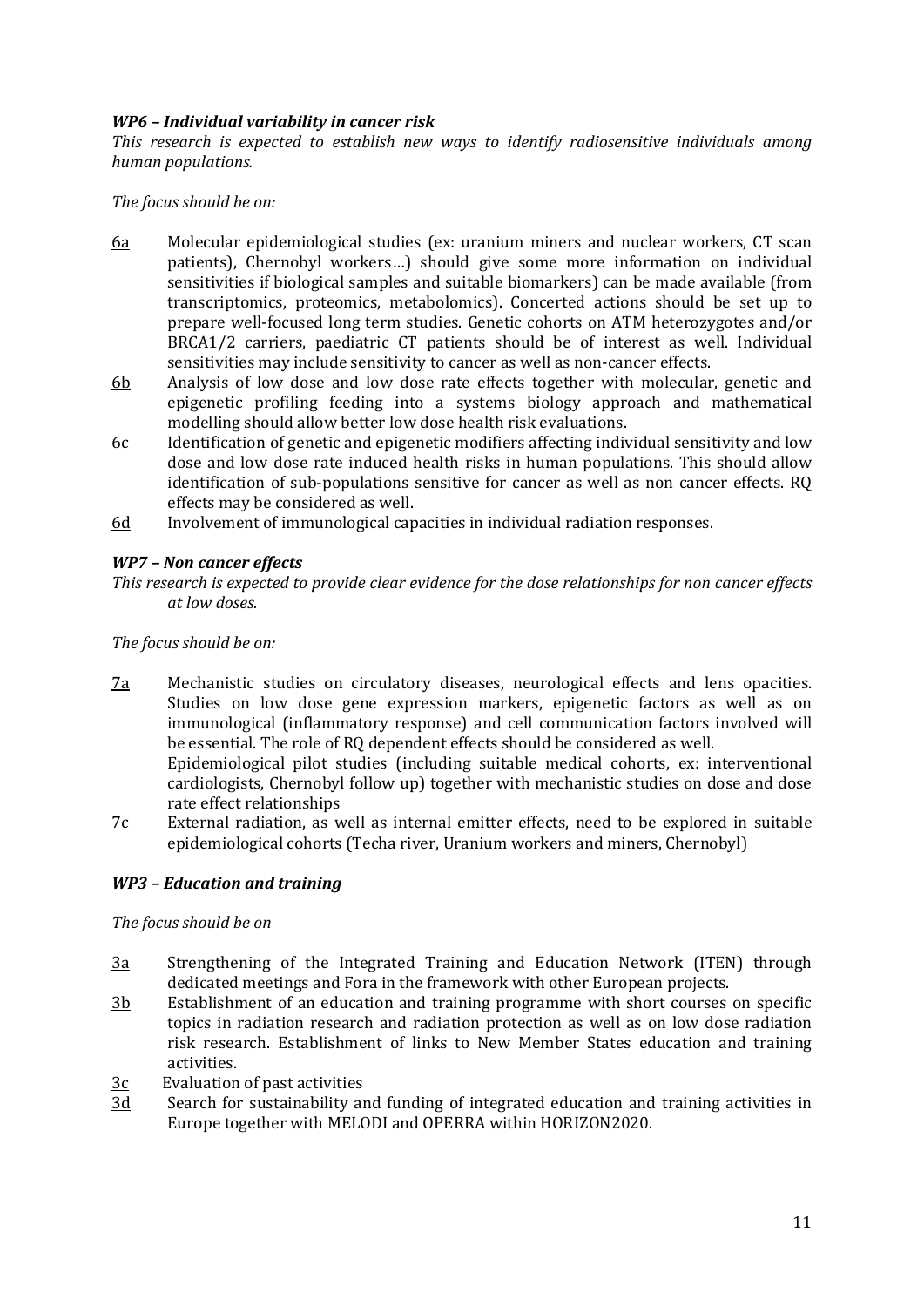### *WP4 – Infrastructures*

#### *The focus should be on*

- 4a The increase of information and guidance on existing suitable infrastructures in Europe (website).
- $\frac{4b}{4c}$  Facilitating partner access to infrastructures, and the monitoring of actual use.<br> $\frac{4c}{4c}$  Establishing links to wider ranging analysis and imaging platforms (ESFRI etc.)
- $\frac{4c}{4d}$  Establishing links to wider ranging analysis and imaging platforms (ESFRI etc.)<br>4d Providing information on suitable cohorts for molecular epidemiological studie
- 4d Providing information on suitable cohorts for molecular epidemiological studies.<br>4e Identifying toxicology platforms well suited to aid internal emitter studies and fa
- Identifying toxicology platforms well suited to aid internal emitter studies and facilitate partner access.
- 4f Searching for sustainability (also beyond DoReMi within MELODI and OPERRA).

#### *Cross cutting issues*

Although the topics highlighted above include the cross-cutting issues (radiation quality effects, tissue sensitivity and internal emitters for the forthcoming period of DoReMi, efforts on these issues should be strengthened:

#### **Radiation quality**

For the research on the mechanisms involved in cancer, non cancer effects and individual sensitivity radiation quality effects have to be taken into account for mainly two reasons (1) RQ effects are of importance in diagnostics (soft X-ray mammography, interventional cardiology and radiation therapy (hadron therapy with protons, heavy ions etc.) as well as for radiation therapy (hadron therapy with protons, heavy ions etc.) as well as for environmental exposure (radon), and (2) RQ provides a powerful tool (see accelerators, microbeams etc.) for exploring molecular damage to specific metabolic pathways involved in radiation induced diseases. Increased collaborative and integrative research within DoReMi and interaction with other related European projects is warranted.

Urgent research issues are:

- Examination of spatiotemporal distribution of radiation energy deposition and the induction of specific lesions (e.g.: clustered damage) in relation to perturbation of relevant metabolic pathways associated with short and long term radiation effects (cancer, non cancer effects).
- RQ and dose and dose rate dependent induction of specific cancers and/ or diseases (animal and human cohort studies) including available data- and samples from biobanks.
- Mechanistic studies on well-defined cells and tissues using RQ specific microbeams exposures.
- Definition of localized damage, repair, signalling and persistent genetric and epigenetic changes in specific cells and tissues (animals) related to cancers or non cancer effects.
- Work on the radio and chemical toxicity of internal emitters and their biological consequences

#### **Tissue sensitivity**

The radiation dose, dose rate and quality dependence of the sensitivity of different types of cells and tissues (organs) have to be examined further. In particular:<br>• Development of suitable biomarkers (through mo)

• Development of suitable biomarkers (through molecular profiling (DNA, RNA..), metabolomic, proteomic, genetic and epigenetic profiling) defining the radiation sensitivity of specific cell types (progenitor, stem cells, differentiated cells…) and of tissue specific cells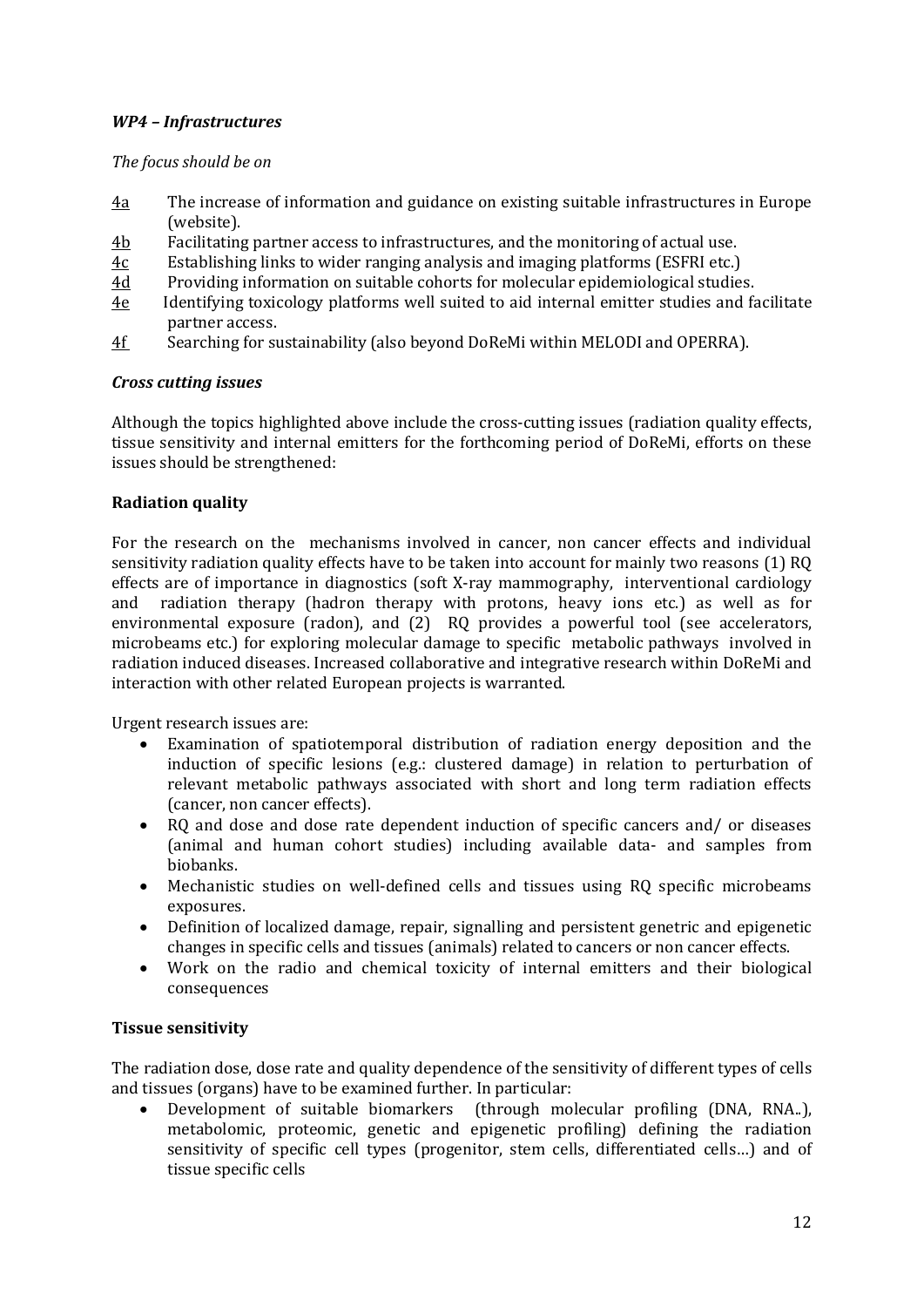• Examination of the role of genetic and epigenetic control, metabolic and immune status in the radiation response of normal and diseased (cancer/non-cancer) cells and tissues.

#### **Internal emitters**

The health risks from internal contaminations in post-accidental situations in contaminated territories need to be carefully assessed (Chernobyl, Fukushima etc.) to avoid unwanted consequences for the people living in those areas. In particular research has to focus on:

- The mechanisms of action of internal emitters alone (e.g.: Cs, Sr, U, etc.: distribution in cells and tissues, biokinetics of uptake and release, RQ related effects, radiotoxicity versus chemical toxicity, particle size effects and their biological short and long term consequences (cancer, non cancers).
- Biological activity of mixed exposures: external plus internal radiation exposure, RQ effects
- Biological consequences of mixed exposures: radiation (internal emitters) plus exposure to chemicals (drugs, environmental pollutants etc.)

The above research topics and priorities are formulated in the context of the DoReMi schedule for TRA update, Joint Research Program and Calls (see Annex 3).

#### <span id="page-12-0"></span>**5. Concluding remarks and outlook**

The consortium will carefully consider the progress of DoReMi and also highlight the roadmap for the time beyond DoReMi. This will be the priority of the remaining project period.

The DoReMi project has been successfully widening its research activities and increased its focus on the common goal. The DoReMi project now offers many possibilities for interactions, and the aim should be to further increase information flow (Websites, workshops etc.), collaboration and integration of DoReMi partners. Dedicated courses in Education and Training and access to suitable infrastructures promote Europe-wide networking. The output of DoReMi can be further increased by placing more emphasis on integration during the next years.

The DoReMi statement pinpoints actual priorities for the next 18 months of DoReMi following regular updating of the DoReMi TRA. It is thus an important step in the development of low dose radiation risk research in Europe and the establishment of the long-term sustainability for research on radiation and radiation protection issues by MELODI within the framework of HORIZON 2020.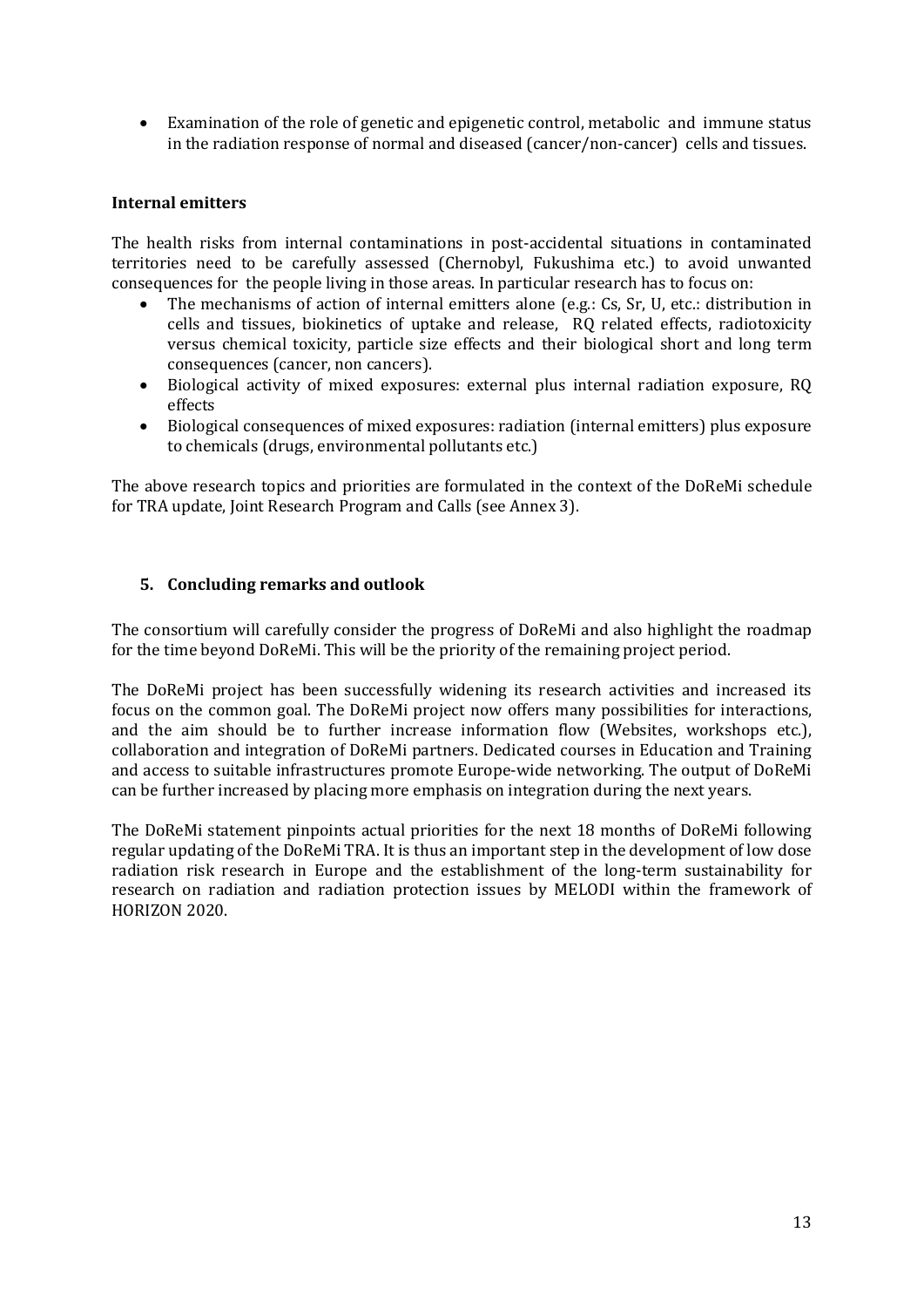#### <span id="page-13-0"></span>**Annex 1: DoReMi Roadmap to integrate research and capability needs for months 37-72 (up to end of 2015)**

Roadmaps for the WPs 3 and 4, and the WPs 5, 6 and 7.

The following graphs constitute the updated roadmaps for DoReMi. The scheme will be regularly updated (WP2, DoReMi MB and EAB) according to forthcoming new knowledge and newly developing research lines.



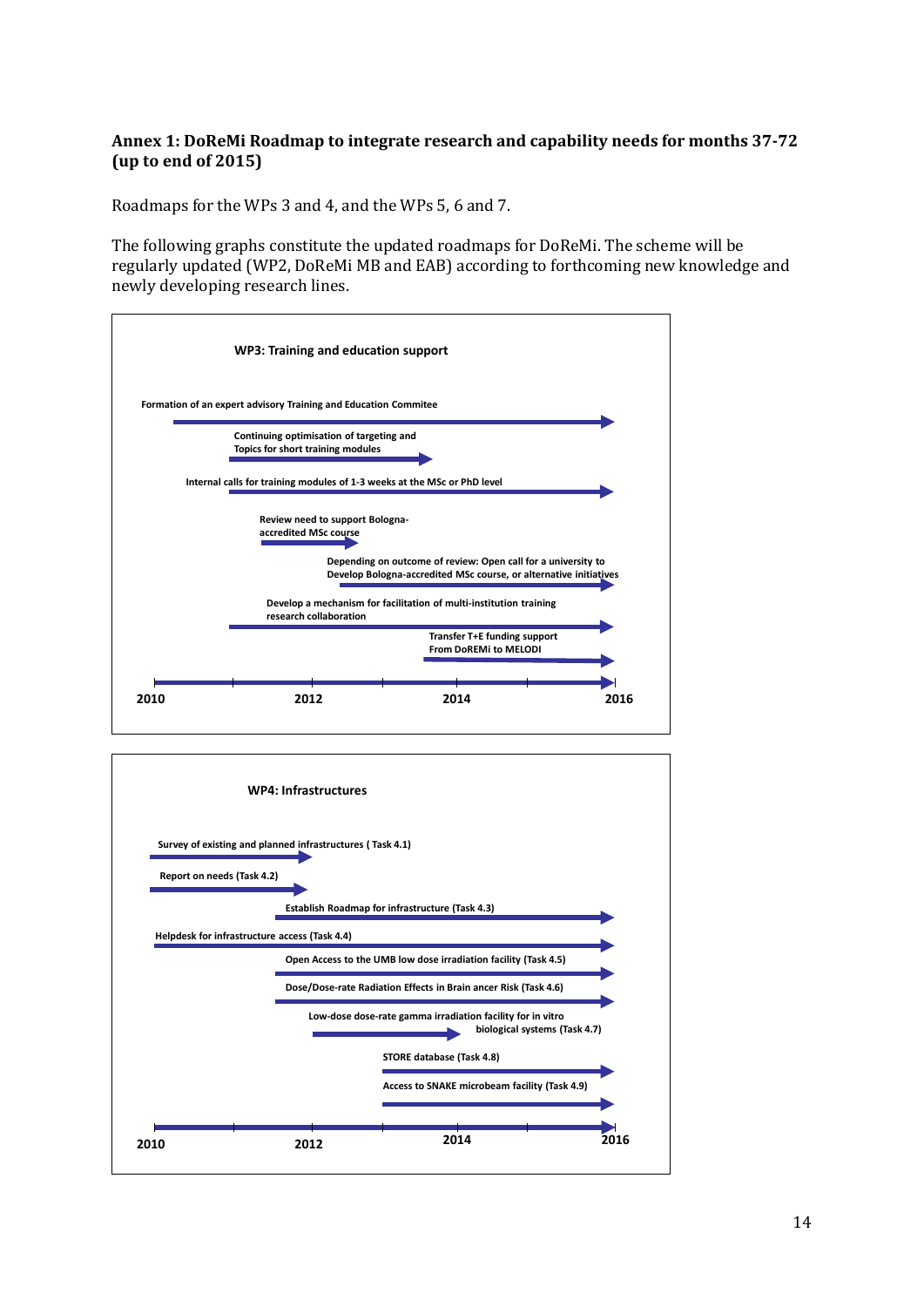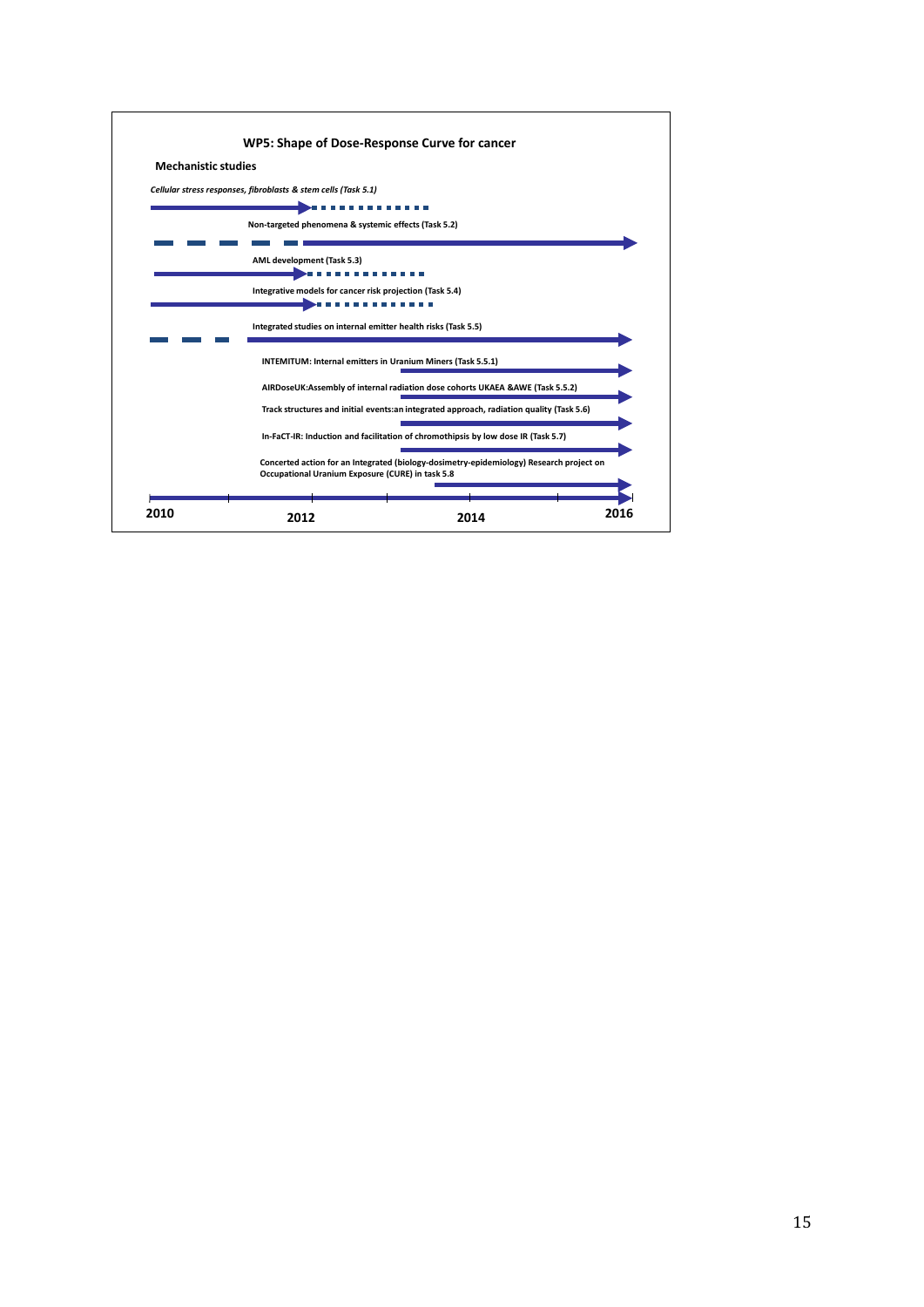| models for genetic susceptibility to thyroid cancer | Task 6.2 Identification of genetic modifiers of indivual cancer susceptibility and their mechanisms of action - Mouse                                                                               |
|-----------------------------------------------------|-----------------------------------------------------------------------------------------------------------------------------------------------------------------------------------------------------|
| -Analyses of DNA repair defects/IR sensitivity      | -Identification of modifier genes by classical linkage analysis / High throughput analyses: mRNA,<br>- miRNA, protein, metabolites / In vitro multicellular models: responses at 4 hrs/24-48hrs / - |
|                                                     |                                                                                                                                                                                                     |
| Task 6.3 Modeling individual variability            |                                                                                                                                                                                                     |
|                                                     |                                                                                                                                                                                                     |
|                                                     |                                                                                                                                                                                                     |

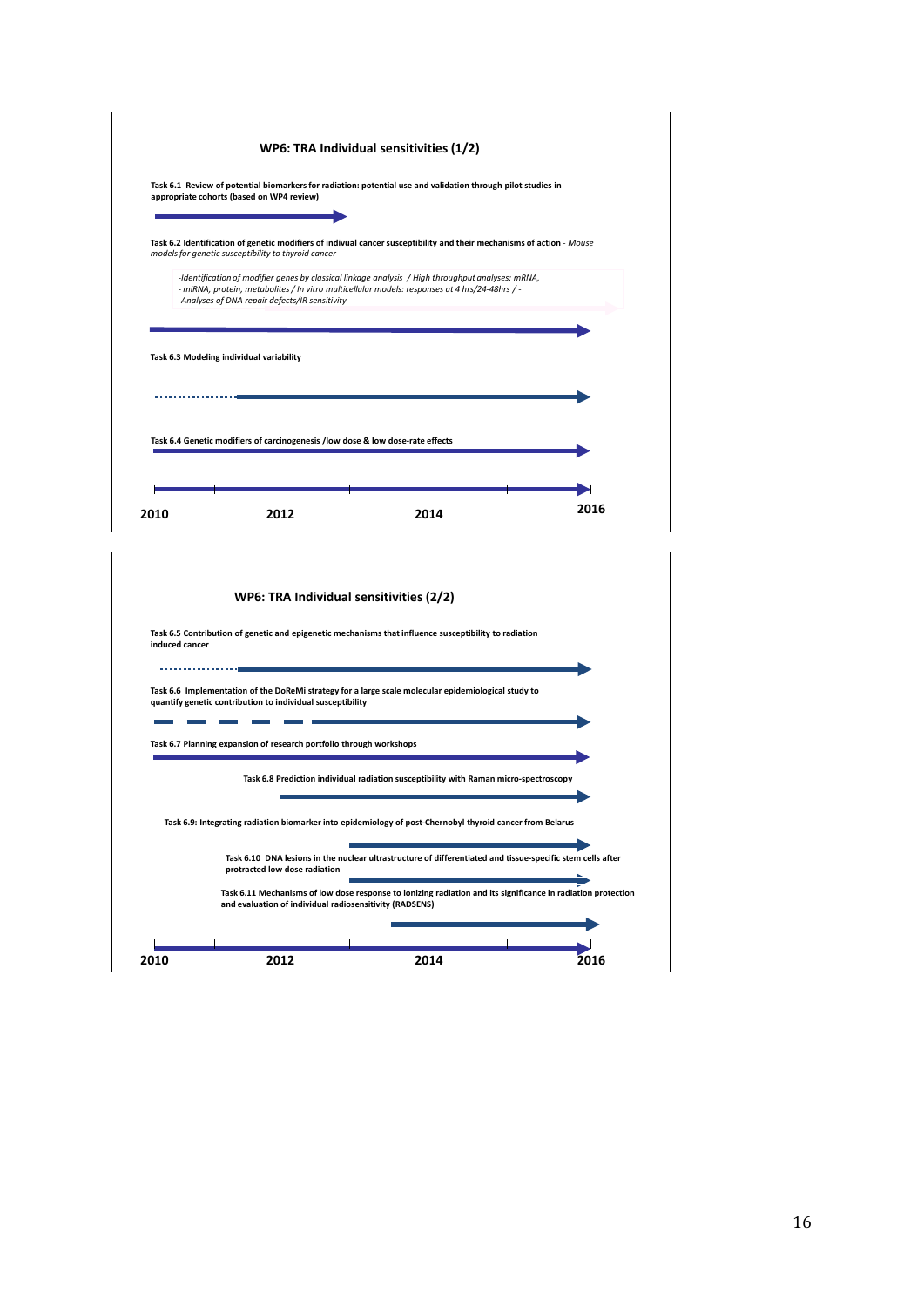

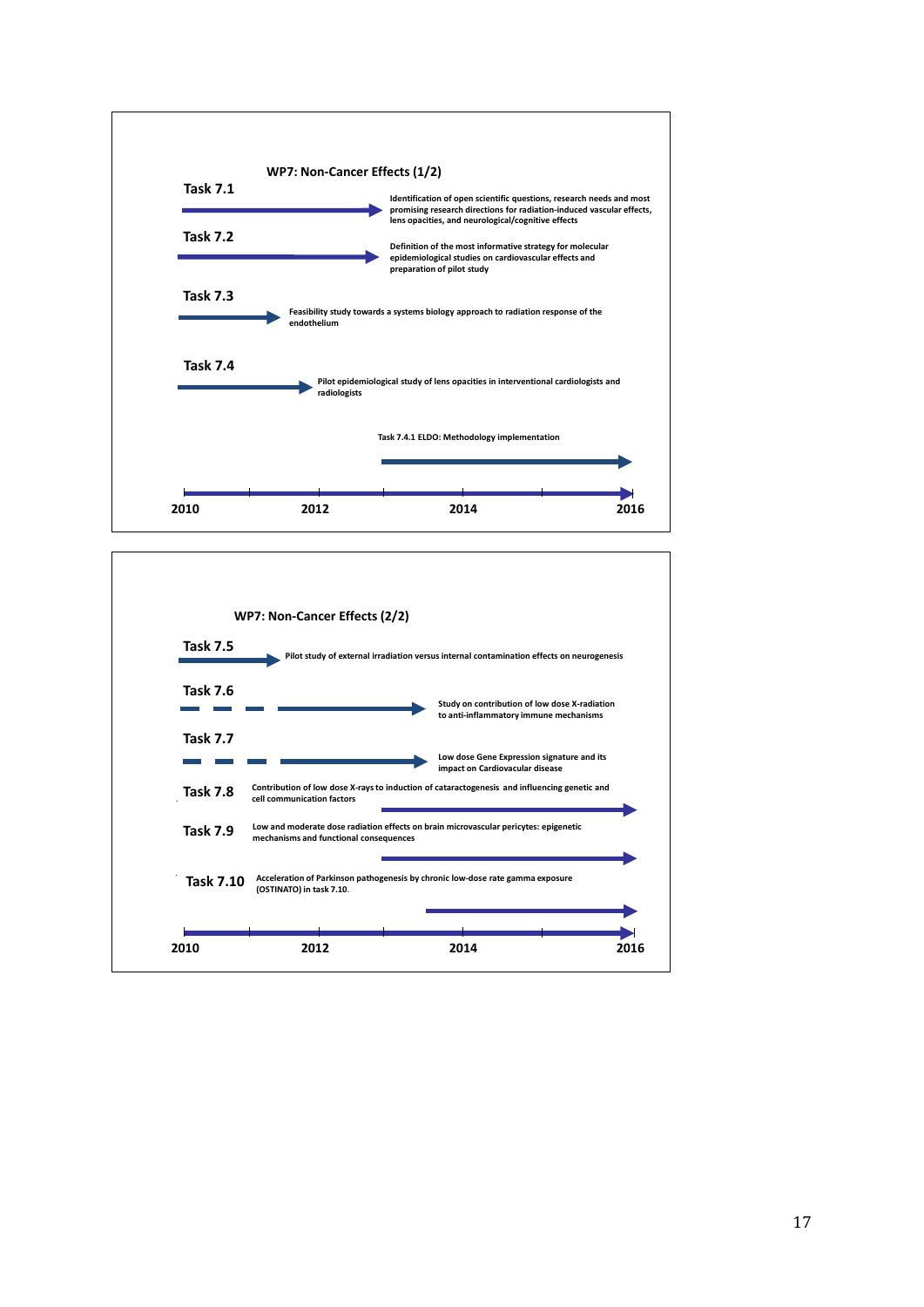#### <span id="page-17-0"></span>**Annex 2: List of meetings and workshops that have been particularly relevant to the establisment of the DoReMi TRA statement**

| <b>Time</b>                    | Name of the meeting                                      | <b>Venue</b>              | <b>Responsible</b><br>organization | <b>WP</b>       |
|--------------------------------|----------------------------------------------------------|---------------------------|------------------------------------|-----------------|
| 7 July 2011                    | Modelling meeting                                        | Brussels,<br>Belgium      | <b>HMGU</b>                        | WP5             |
| 2 September<br>2011            | Task 7.3 workshop                                        | Warsaw,<br>Poland         | <b>SU</b>                          | WP7             |
| 19-23<br>September,<br>2011    | Task 7.1, Lens opacities<br>exploratory workshop         | Bombon,<br>France         | <b>IRSN</b>                        | WP7             |
| 16-18 October<br>2011          | <b>Systems Biology meeting</b><br>(Tasks 6.5, 6.3)       | Stockholm,<br>Sweden      | SU                                 | WP <sub>6</sub> |
| 19-20 October<br>2011          | Task 7.2 Workshop                                        | Munich,<br>Germany        | <b>BfS</b>                         | WP3             |
| 2-4 November<br>2011           | 3rd International MELODI<br>Workshop                     | Rome, Italy               | ISS, MELODI                        | All             |
| 2 November<br>2011             | DoReMi / Arch Workshop                                   | Rome, Italy               | <b>STUK and IRSN</b>               |                 |
| 2 November<br>2011             | DoReMi-MELODI Training &<br><b>Education Forum (WP3)</b> | Rome, Italy               | <b>UNIPV</b>                       | WP3             |
| 7-8 December<br>2011           | Stem cell meeting (WP5)                                  | Oxfordshire,<br><b>UK</b> | <b>HPA</b>                         | WP5             |
| 25-26 January<br>2012          | DoReMi-STORE Workshop<br>(WP4)                           | Rome, Italy               | <b>CEA</b>                         | WP4             |
| 17-18 May 2012                 | <b>INT-Thyr kick-off meeting</b><br>(Task 6.9)           | Barcelona,<br>Spain       | <b>CREAL</b>                       | WP <sub>6</sub> |
| 2 September<br>2012            | Training workshop (WP3)                                  | Oxford, UK                | <b>UNIPV</b>                       | WP3             |
| 2-5 September<br>2012          | <b>Systems Biology meeting</b>                           | Oxford, UK                | <b>SU</b>                          |                 |
| $12 - 14$<br>September<br>2012 | 4 <sup>th</sup> International MELODI<br>meeting          | Helsinki,<br>Finland      | STUK, MELODI                       | All             |
| 11 September<br>2012           | DoReMi-MELODI T&E Forum<br>(WP3)                         | Helsinki,<br>Finland      | <b>UNIPV</b>                       | WP3             |
| 15 October<br>2012             | WP2 meeting                                              | Vietri sul Mare,<br>Italy | <b>IRSN</b>                        | WP <sub>2</sub> |
| 8-10 April 2013                | Workshop on the use of<br>microbeam SNAKE                | Munich,<br>Germany        | <b>UBWM</b>                        |                 |
| 24-26 April<br>2013            | Epigenetics workshop                                     | Stockholm,<br>Sweden      | SU                                 |                 |
| 9-10 July 2013                 | Radiation quality workshop                               | Brussels,<br>Belgium      | <b>UNIPV</b>                       |                 |